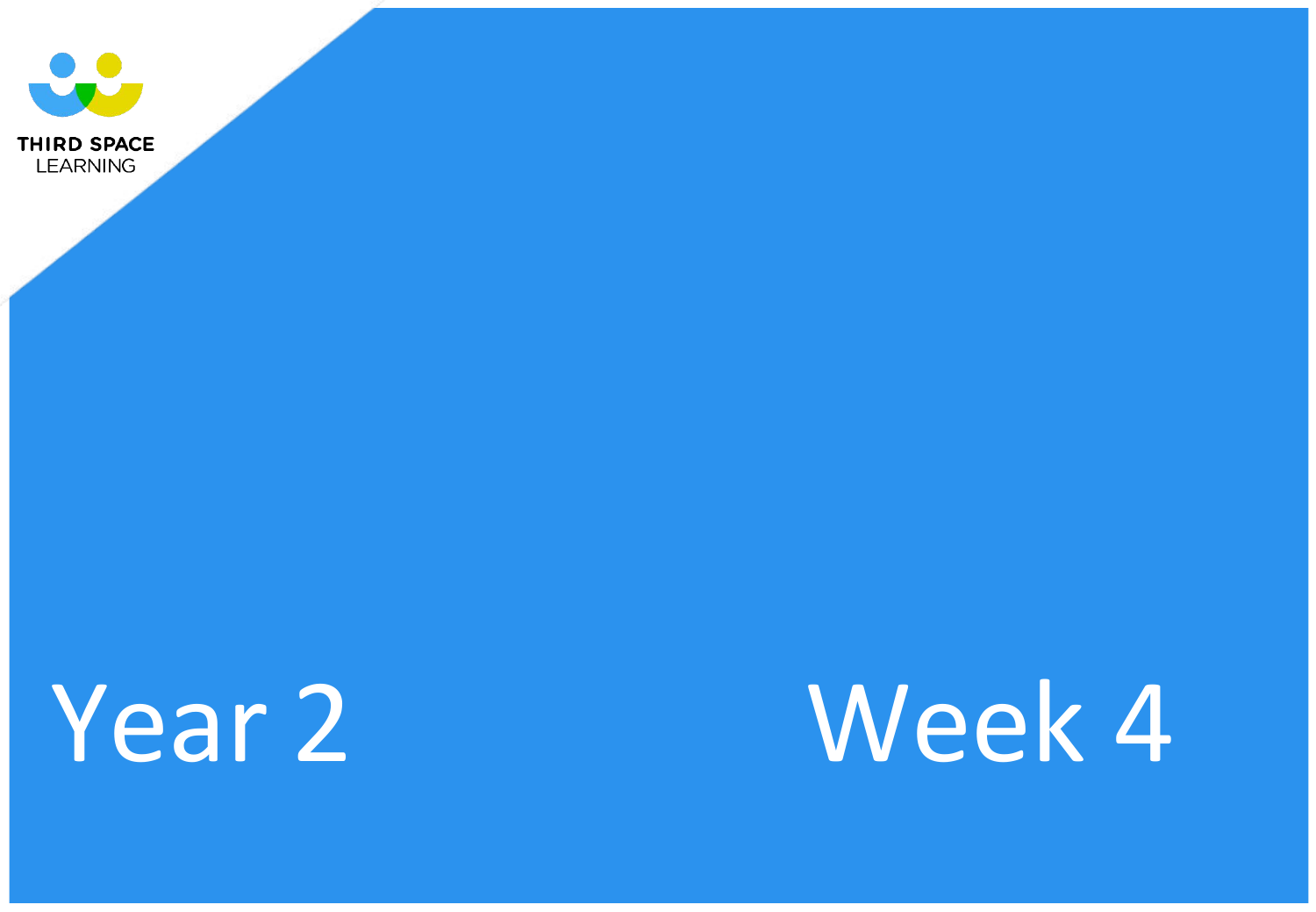

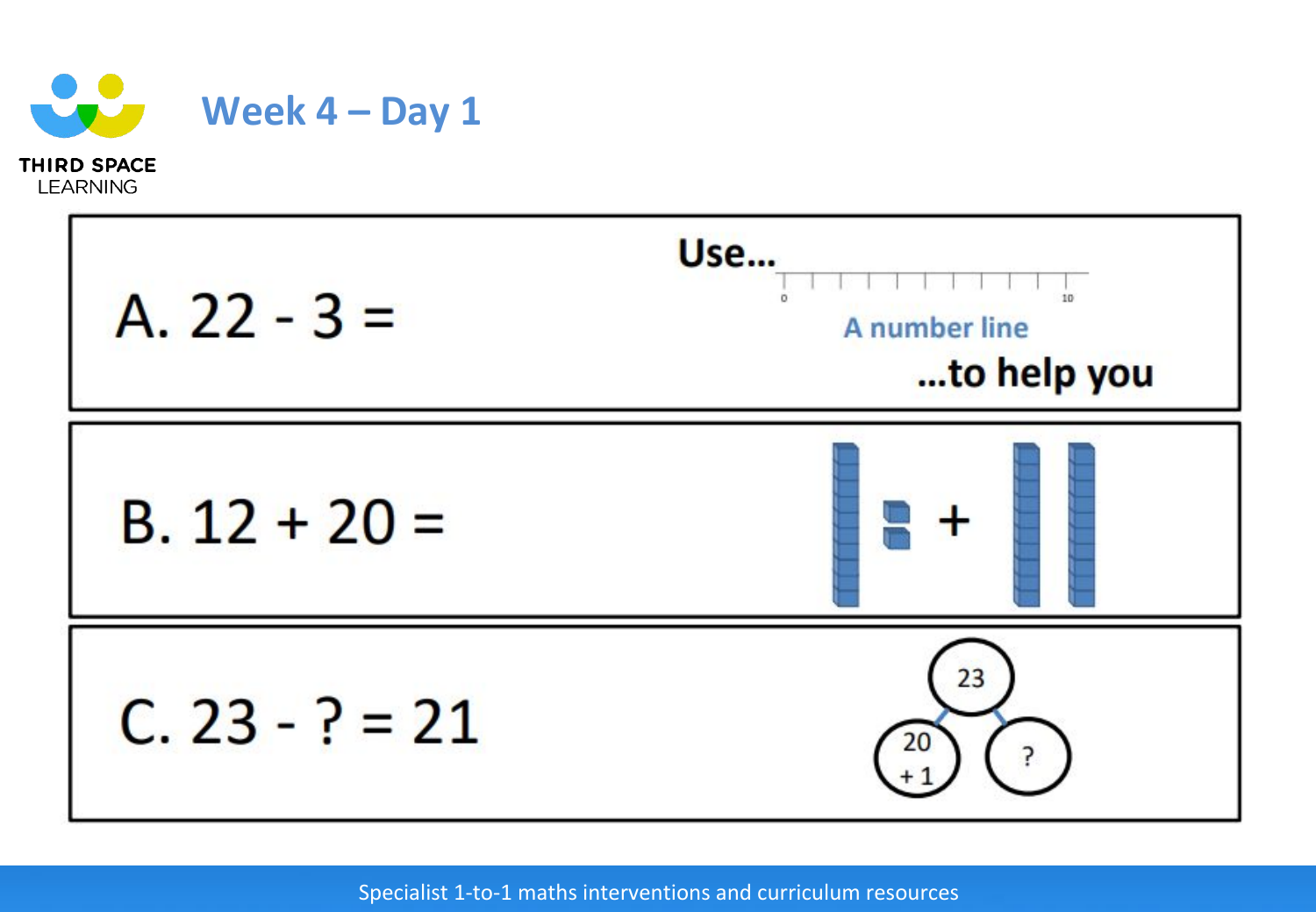

D.  $17 + 20 =$ 

## E.  $25 - 9 =$

## F.  $38 - ? = 22$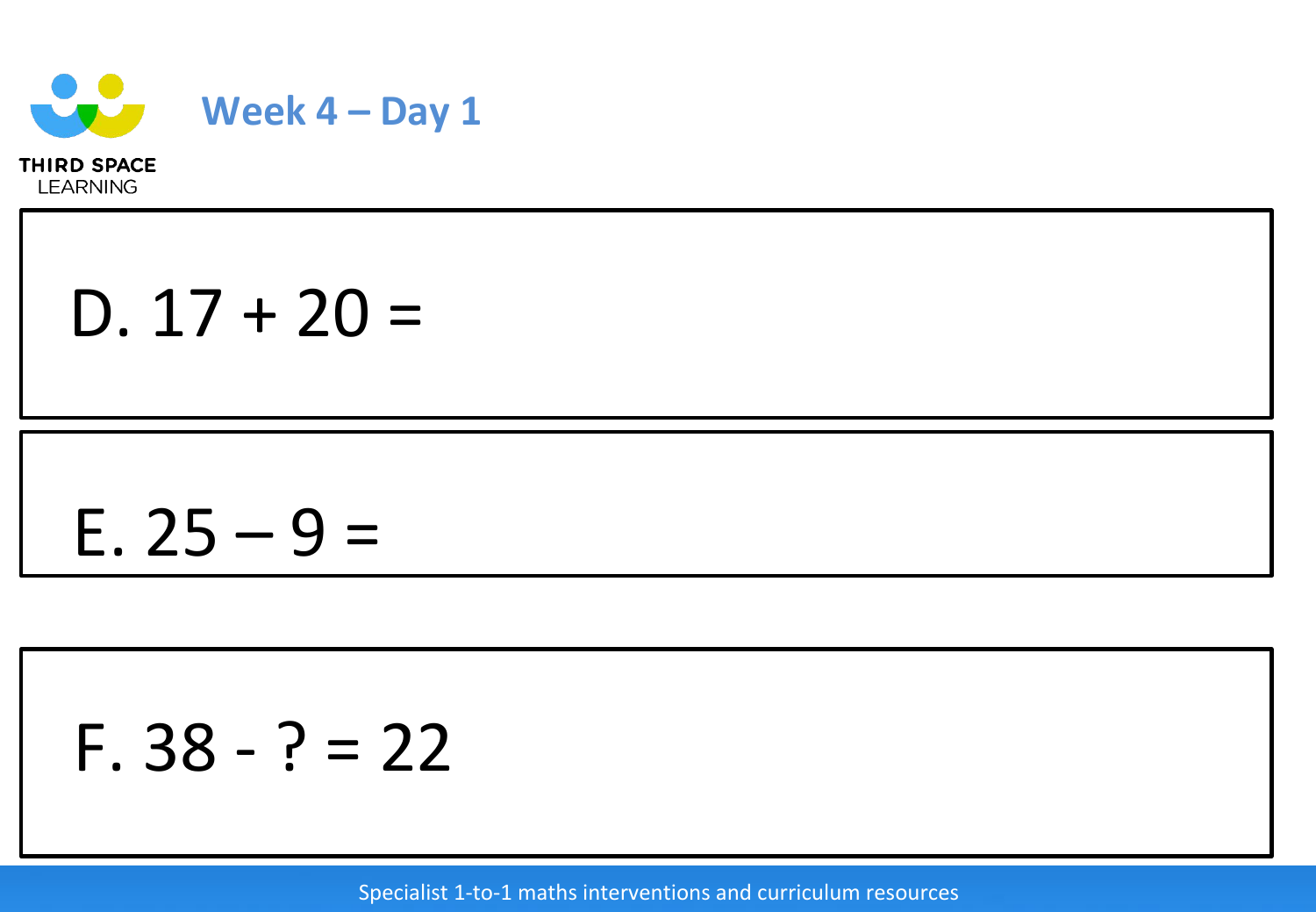

## **G.**

**Miss Slade has 15 sweets. Mr Harper has 21 sweets. How many sweets do they have altogether?**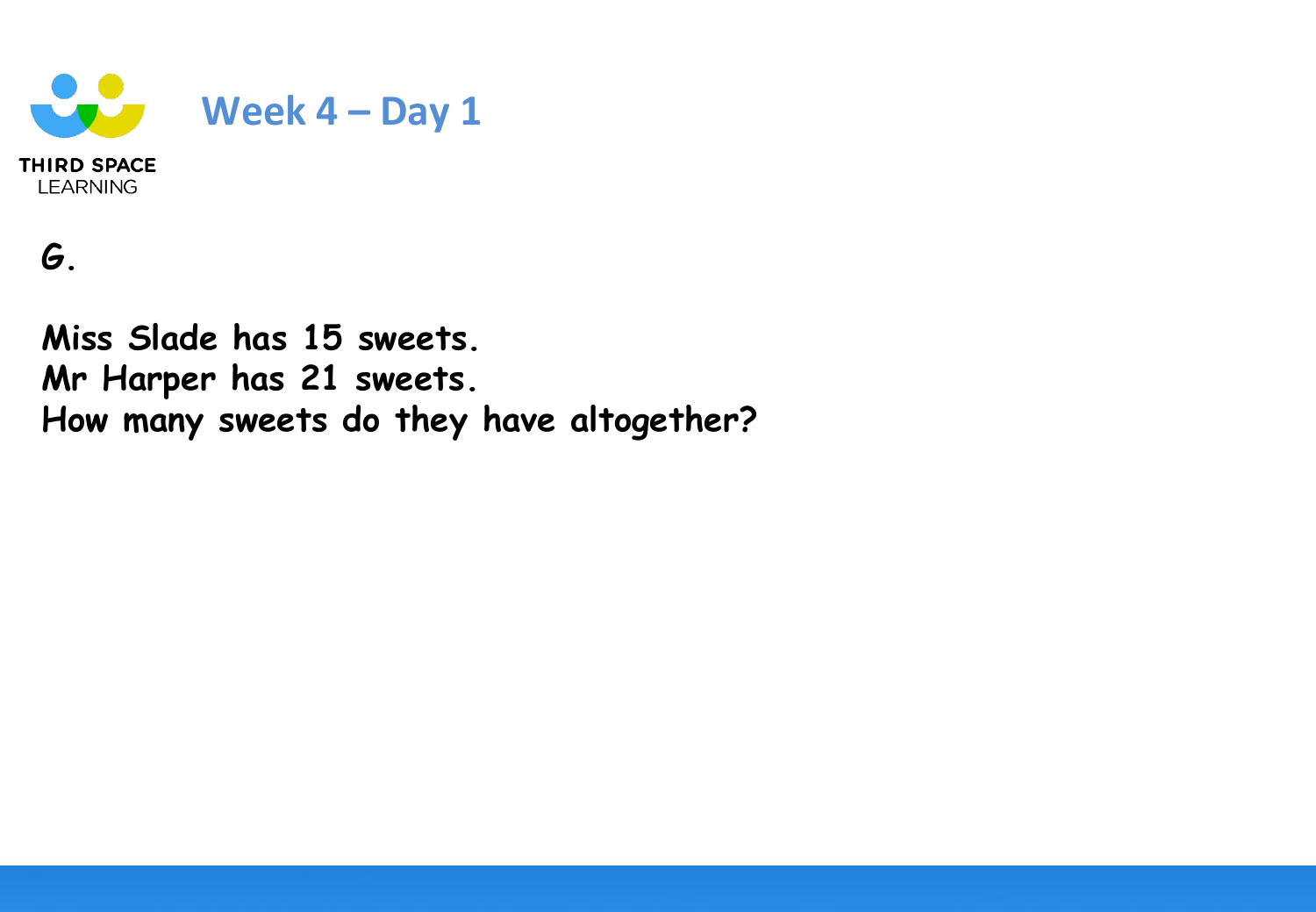

- **A. 19**
- **B. 32**
- **C. 2**
- **D. 37**
- **E. 16**
- **F. 16**
- **G. 15+21=36**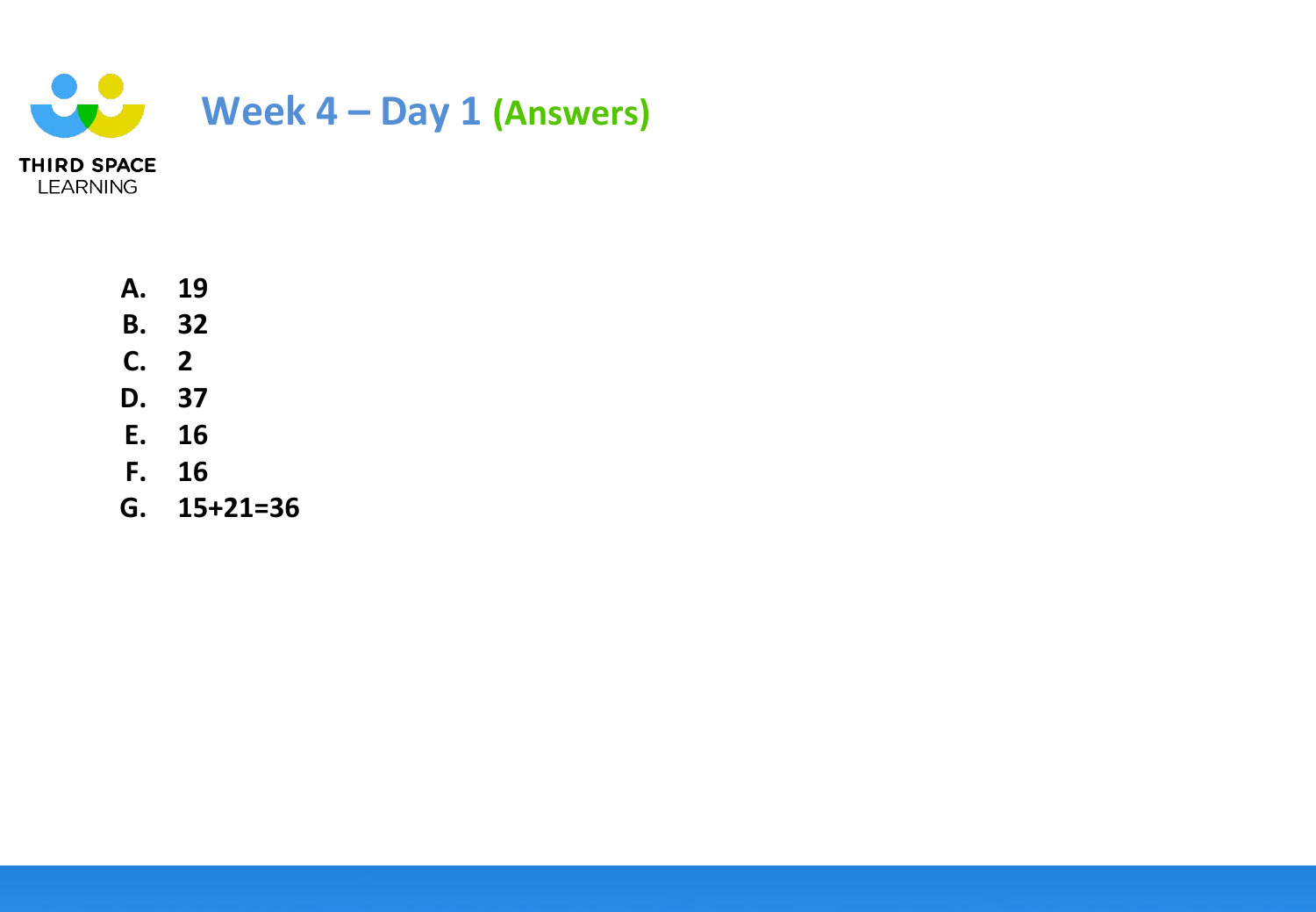

**LEARNING** 

# Week 4 Day 2

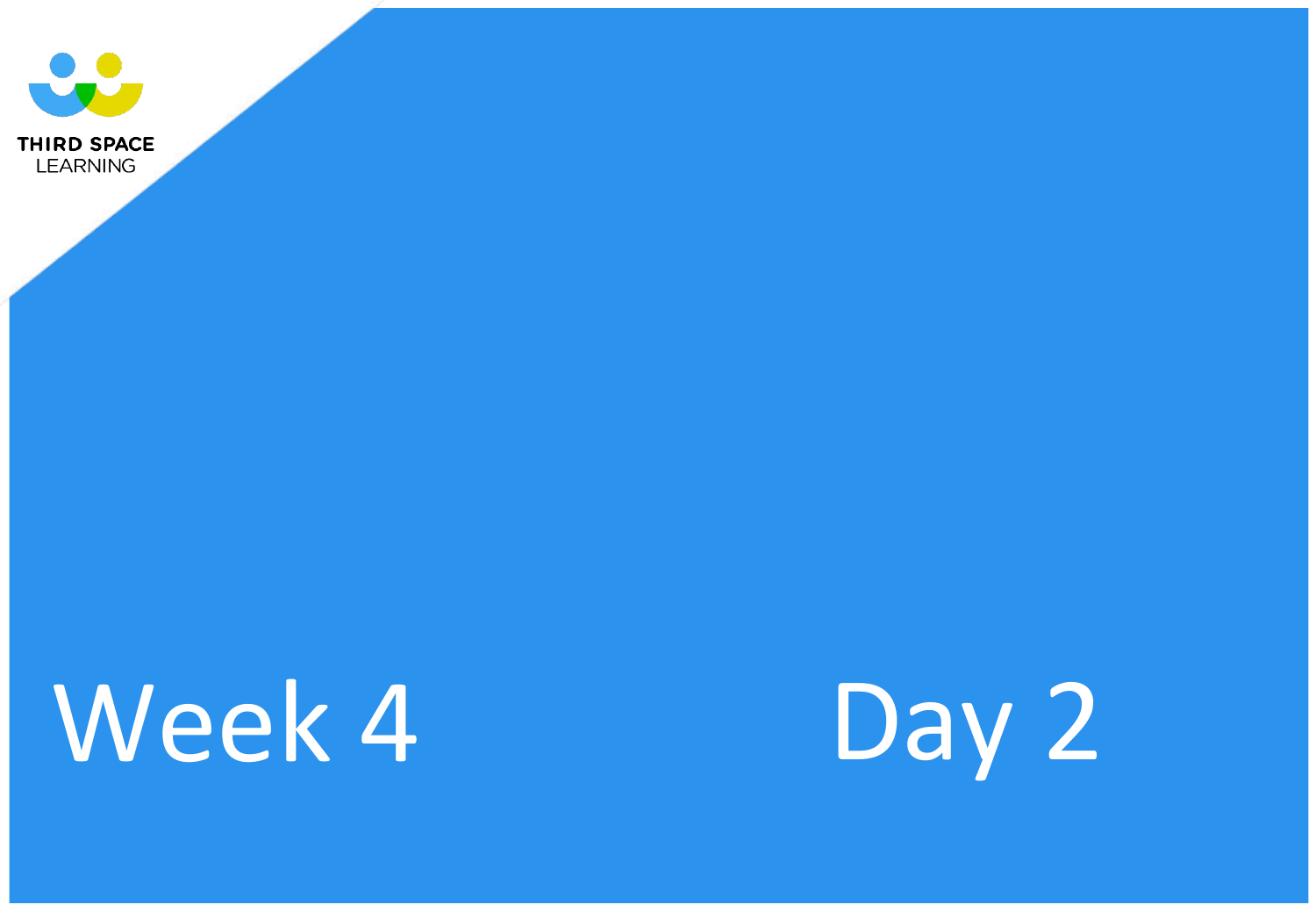

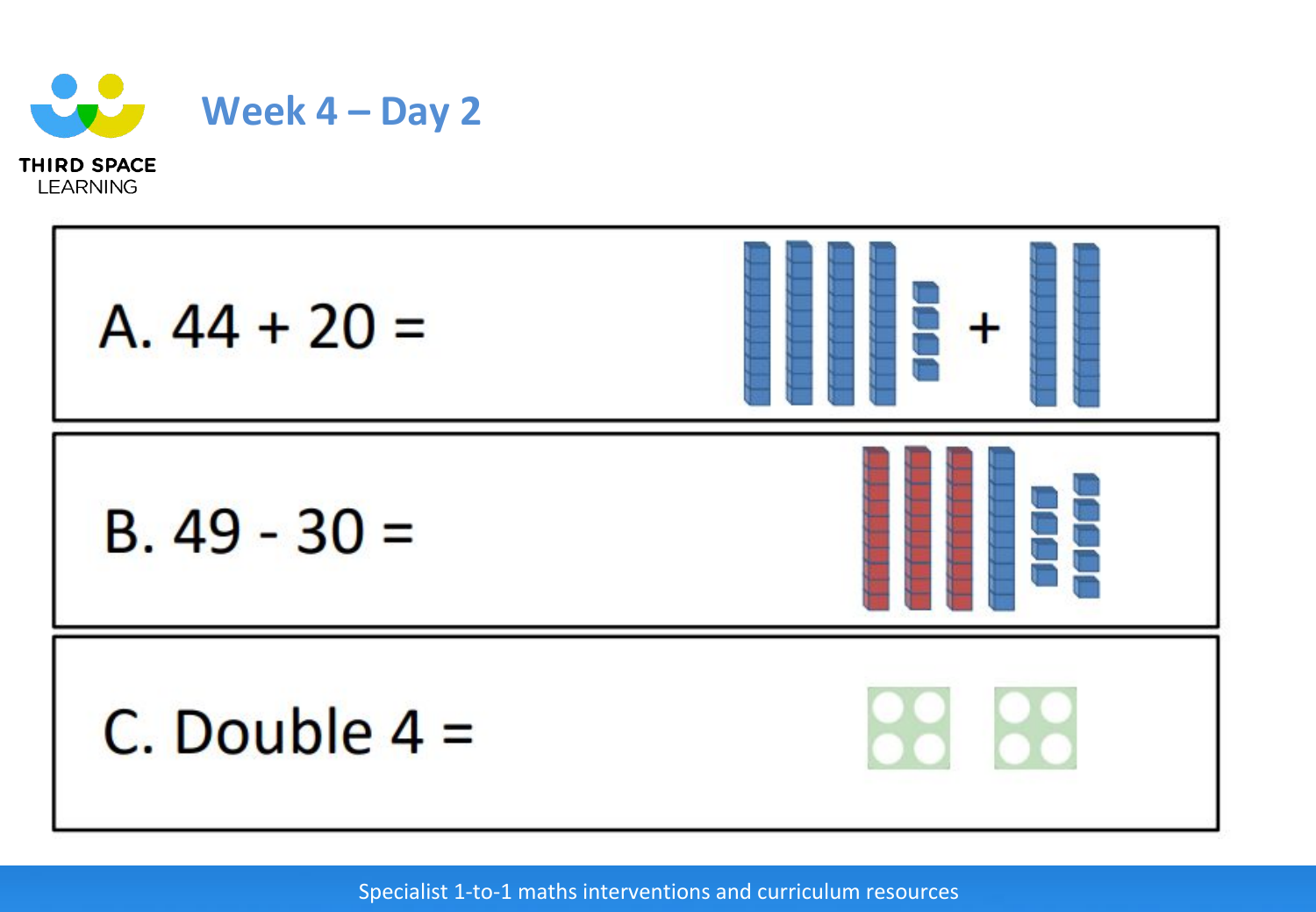

 $D. 37 + 9 =$ 

## E.  $59 - 8 =$

## F. Double  $15 =$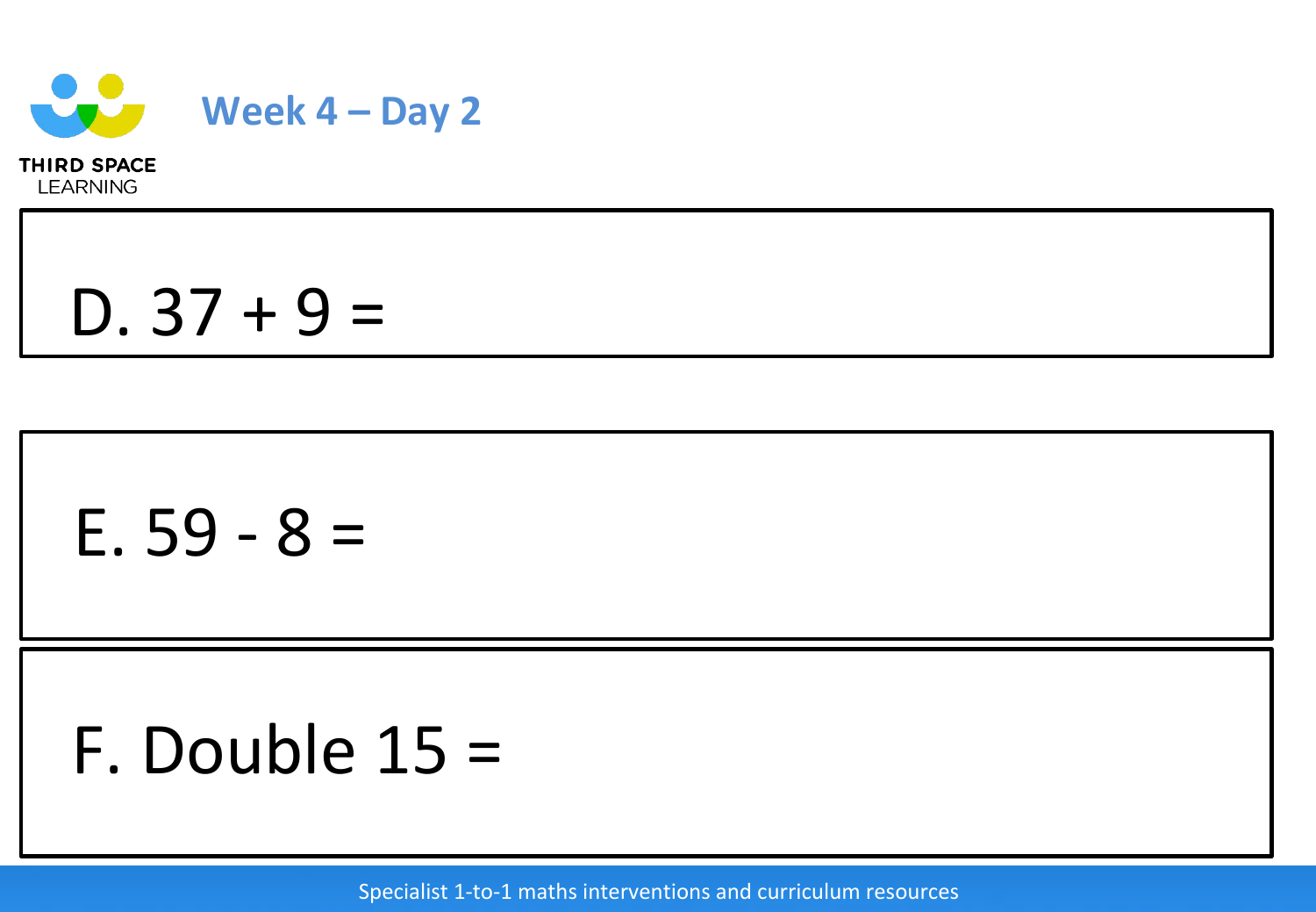

**G.**

**LEARNING** 

**Laura has 24 marbles. She shares them into equal groups. How many different ways could she have done it?**

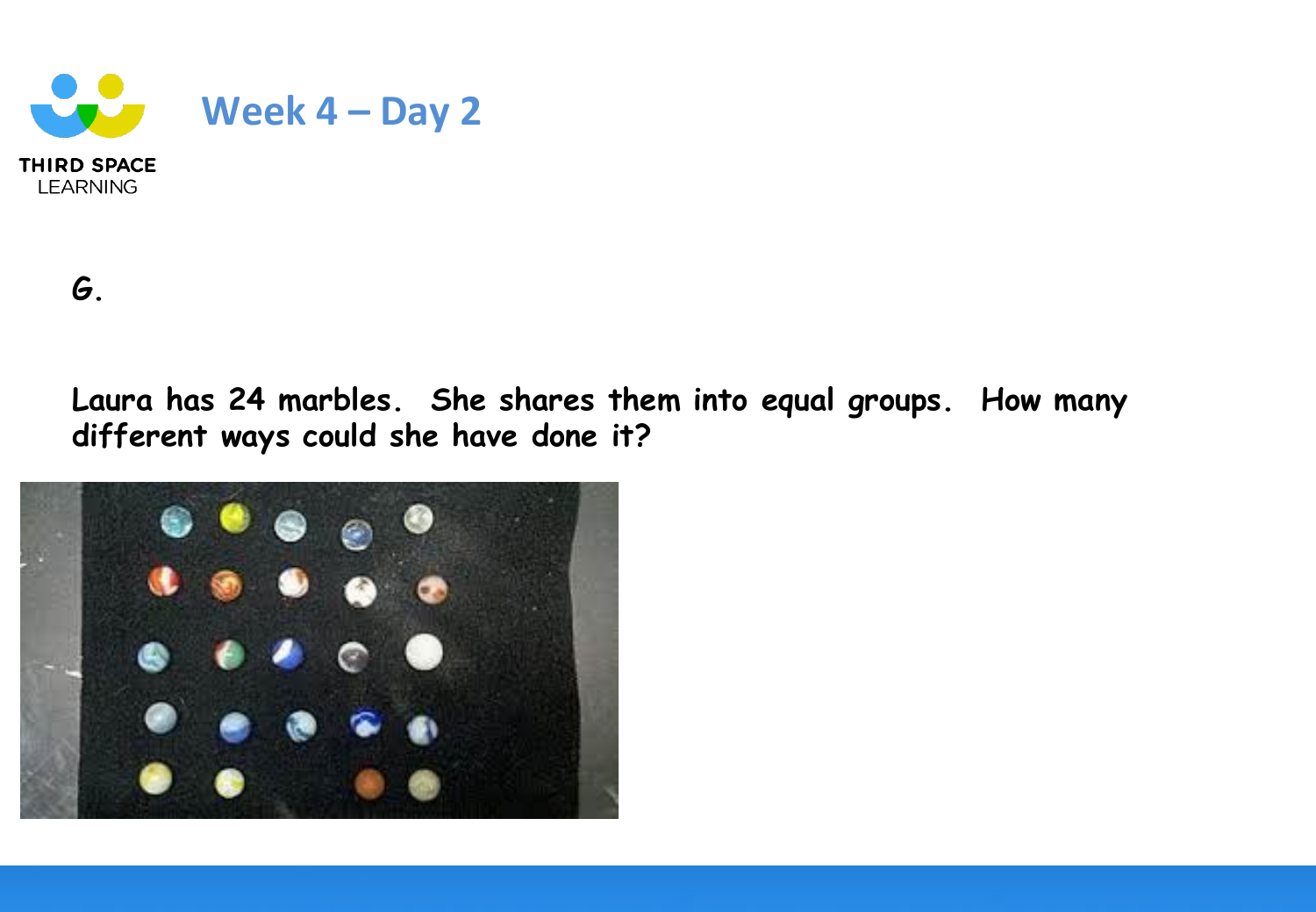

- **A. 64**
- **B. 19**
- **C. 8**
- **D. 46**
- **E. 51**
- **F. 30**
- **G. 1 group of 24**
	- **2 groups of 12**
	- **3 groups of 8**
	- **4 groups of 6**
	- **6 groups of 4**
	- **8 groups of 3**
	- **12 groups of 2**
	- **24 groups of 1**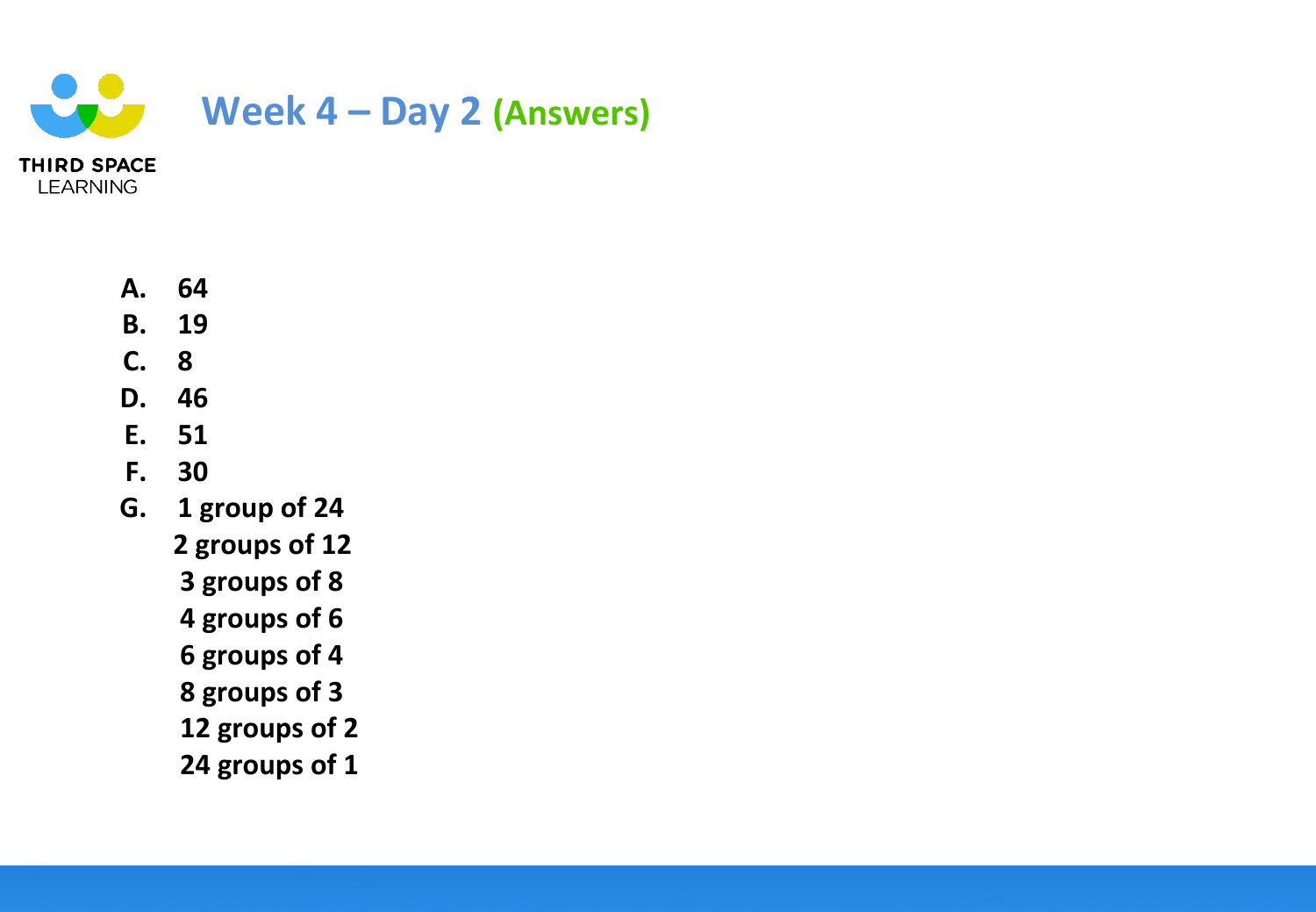

**LEARNING** 

# Week 4 Day 3

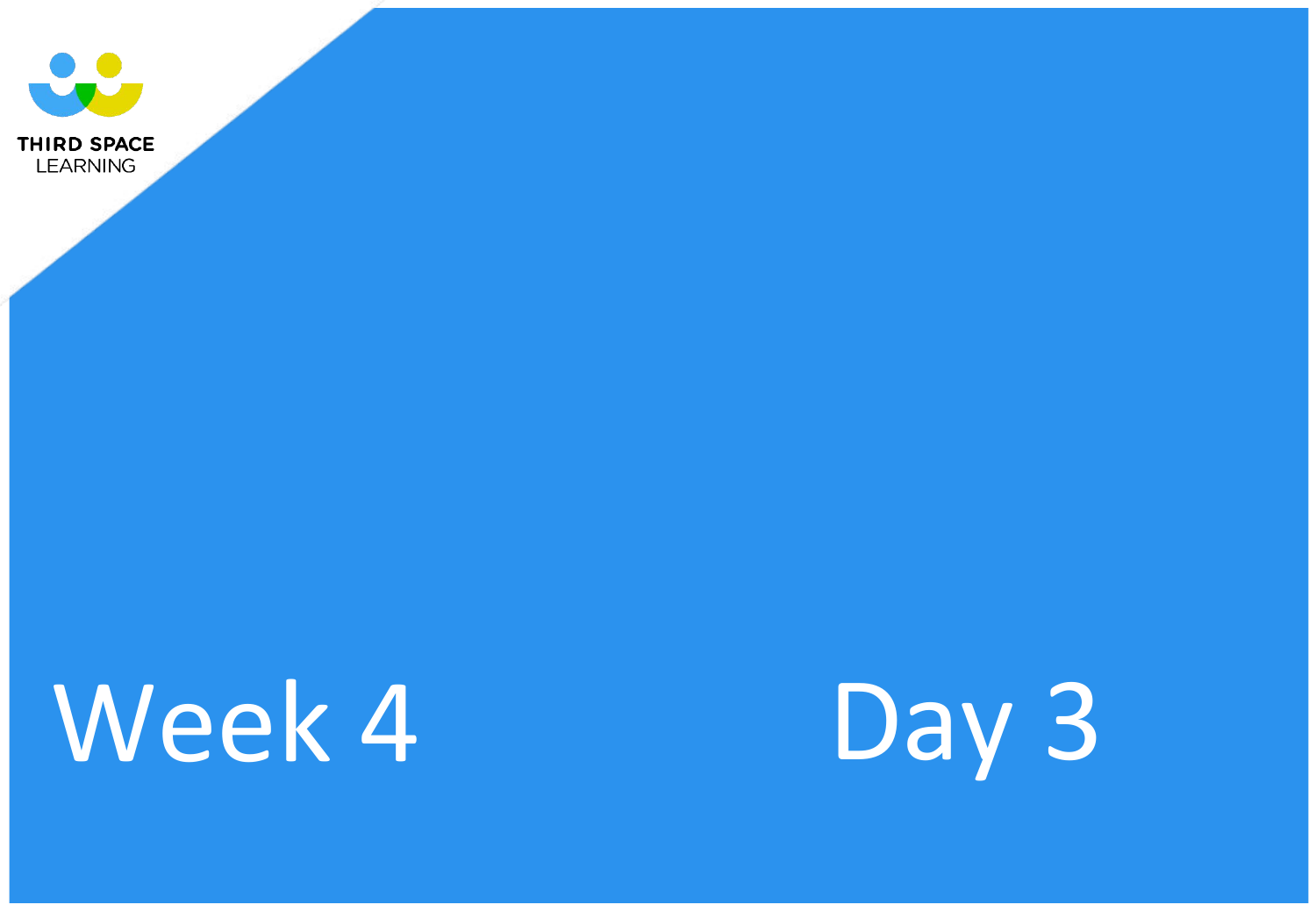

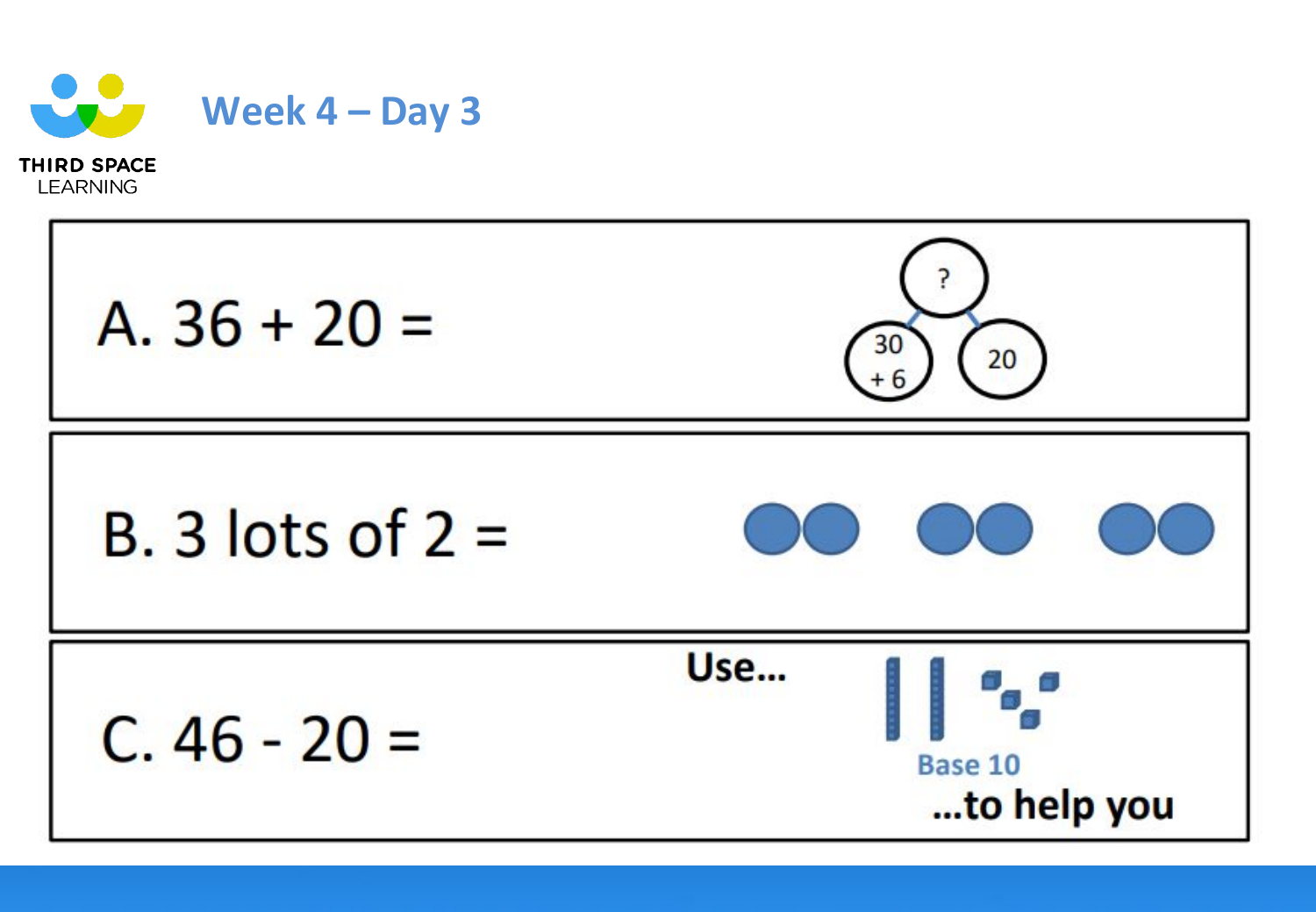

 $D. 31 + 30 =$ 

## E. 9 lots of  $10 =$

## F. 16 divided by  $2 =$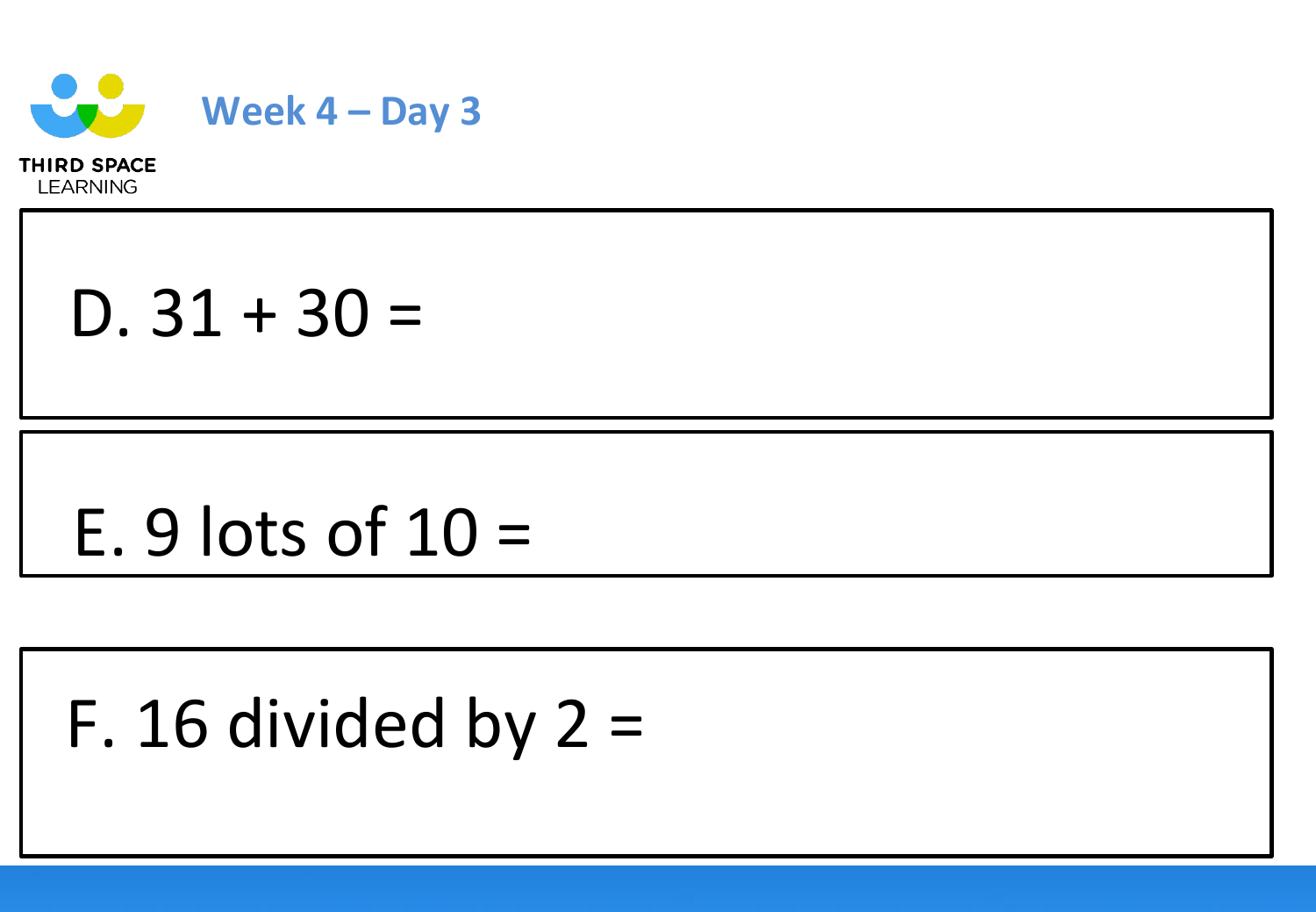

### **G.**

### **Can you find the missing answer?**

You will need to work your way through the question from the top!

Use each answer to help with the next.

Look closely at the images.

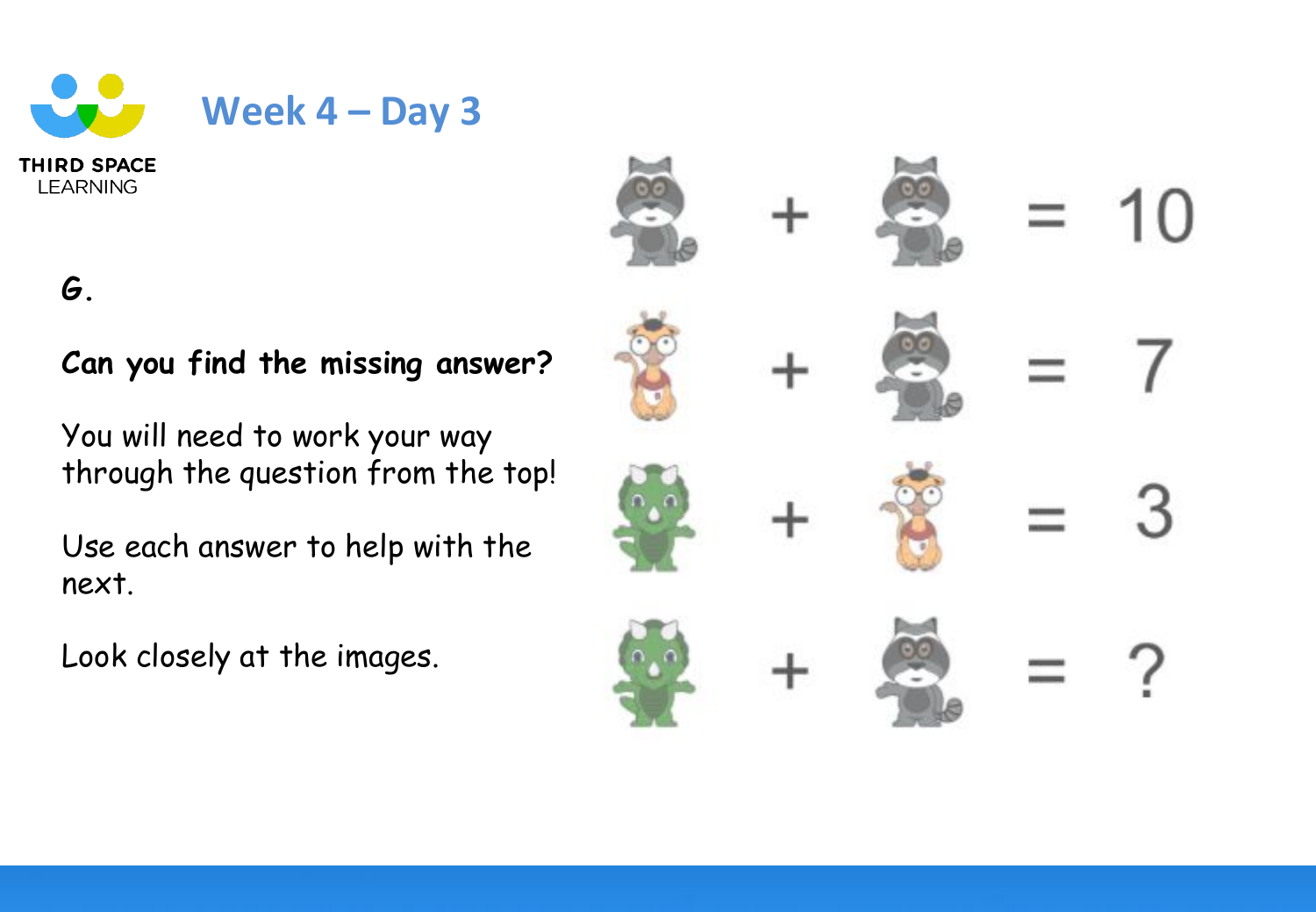

| А.        | 56          |
|-----------|-------------|
| Β.        | 6           |
| C.        | 26          |
| D.        | 61          |
| E.        | 90          |
| F.        | 8           |
|           | $G. 5+5=10$ |
| $2+5=7$   |             |
| 1+2=3     |             |
| So, 1+5=6 |             |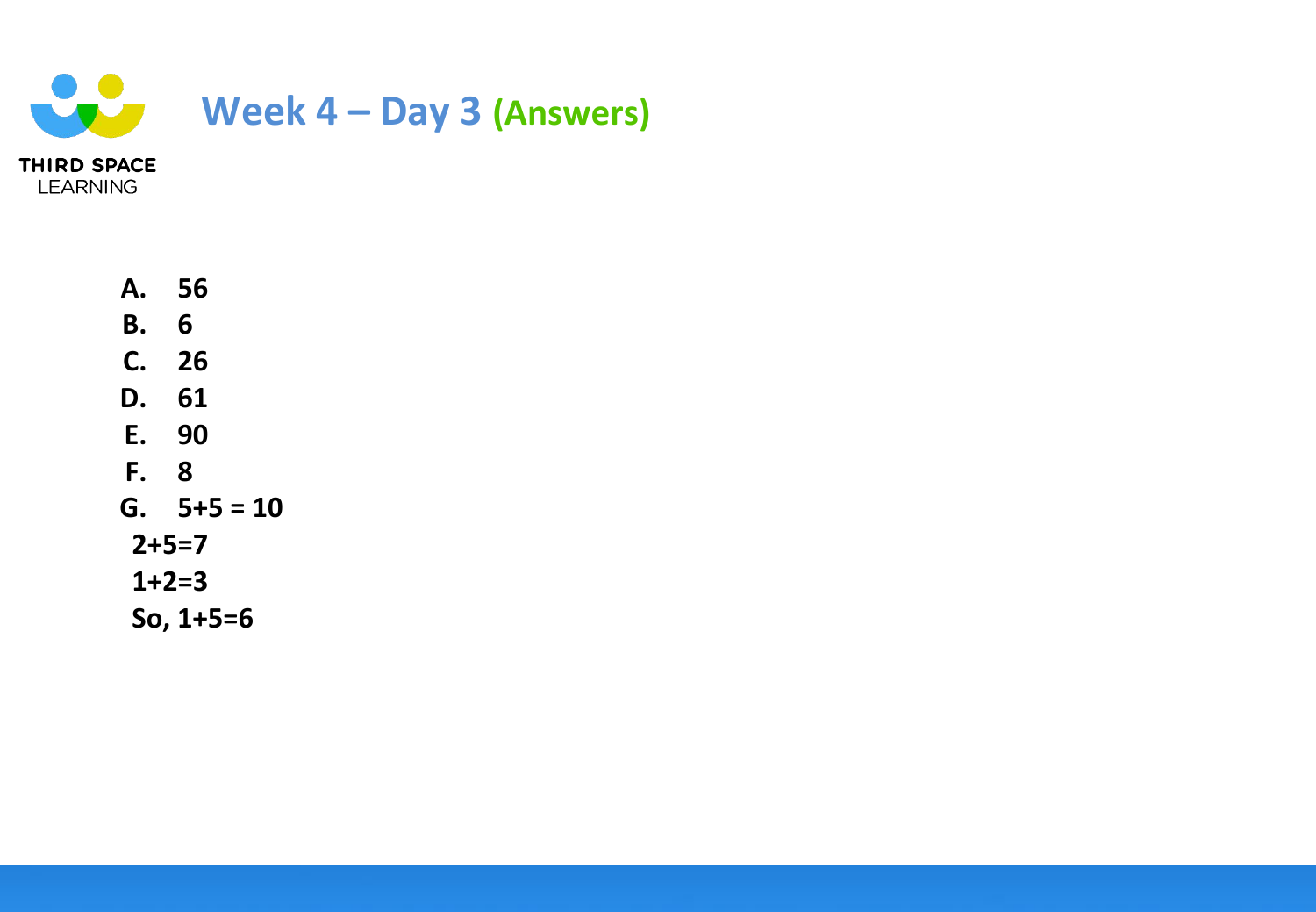

**LEARNING** 

# Week 4 Day 4

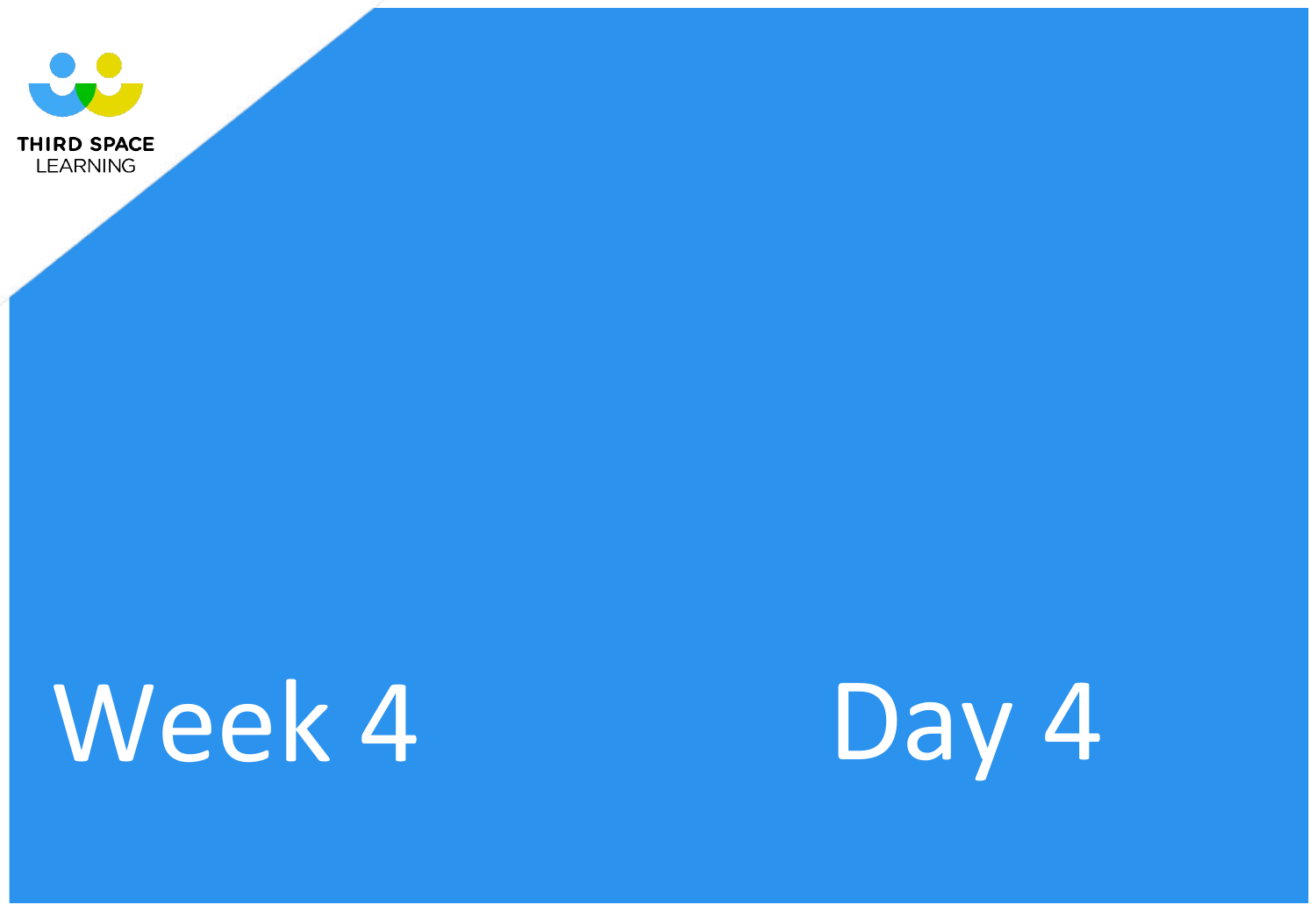

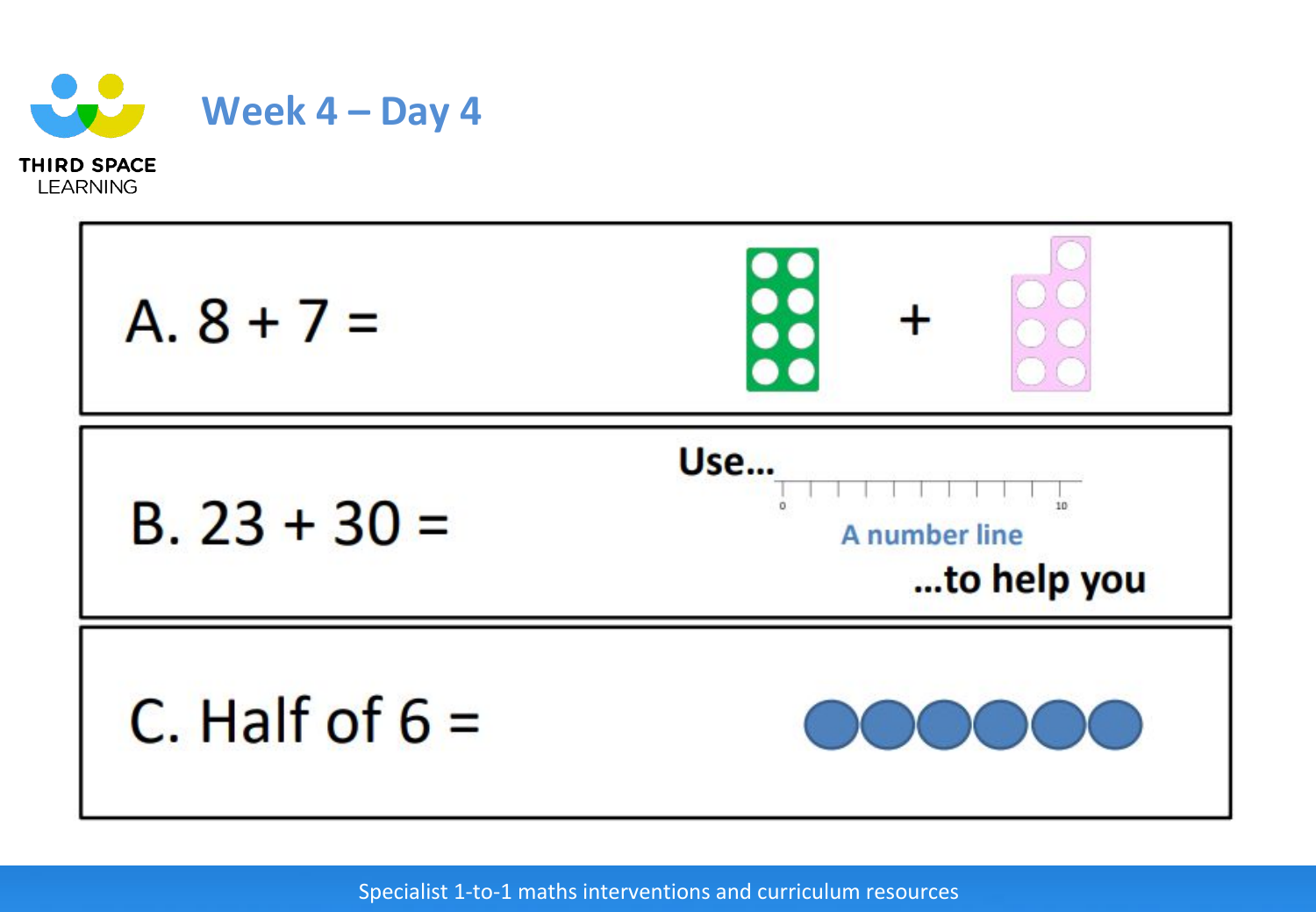

D.  $1/2$  of  $24 =$ 

## $E. 3 + 8 + 7 =$

$$
F. 1/4 of 12
$$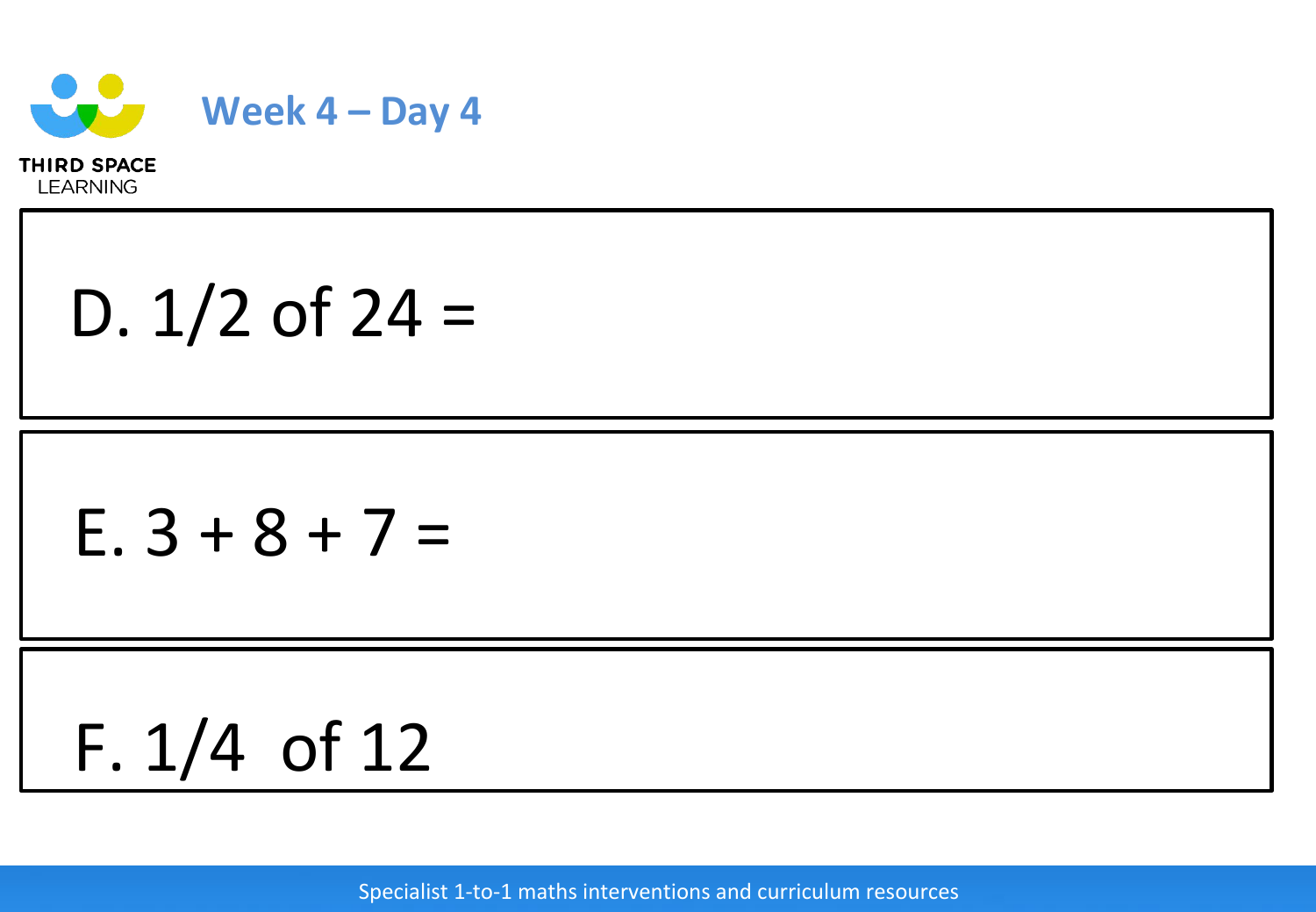

### **G.**

### **Can you find the missing answer?**

You will need to work your way through the question from the top!

Use each answer to help with the next.

Look closely at the images.

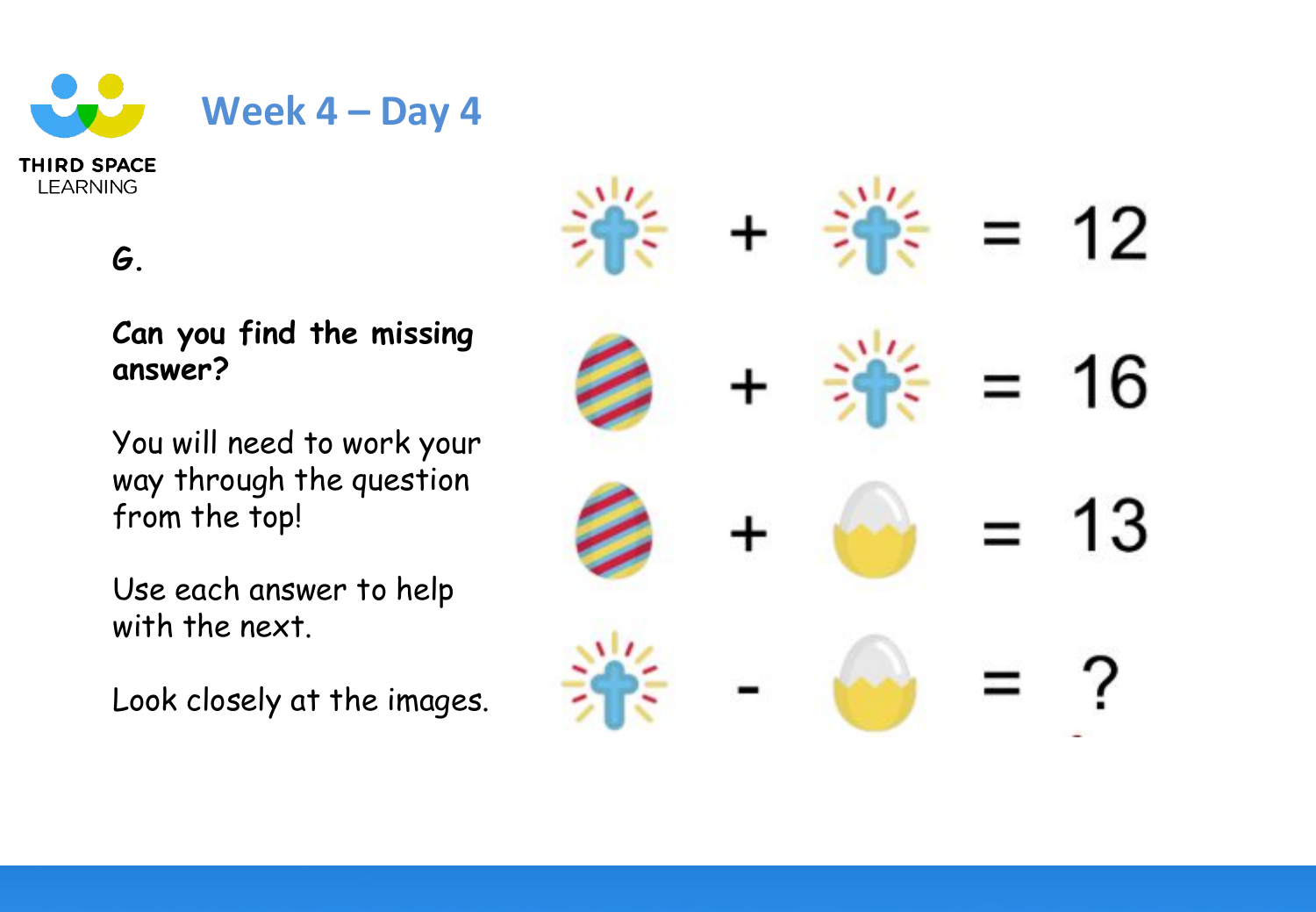

**A. 15 B. 53 C. 3 D. 12 E. 18 F. 3 G. 6+6=12 10+6=16 10+3=13 So, 6-3=3**

**LEARNING**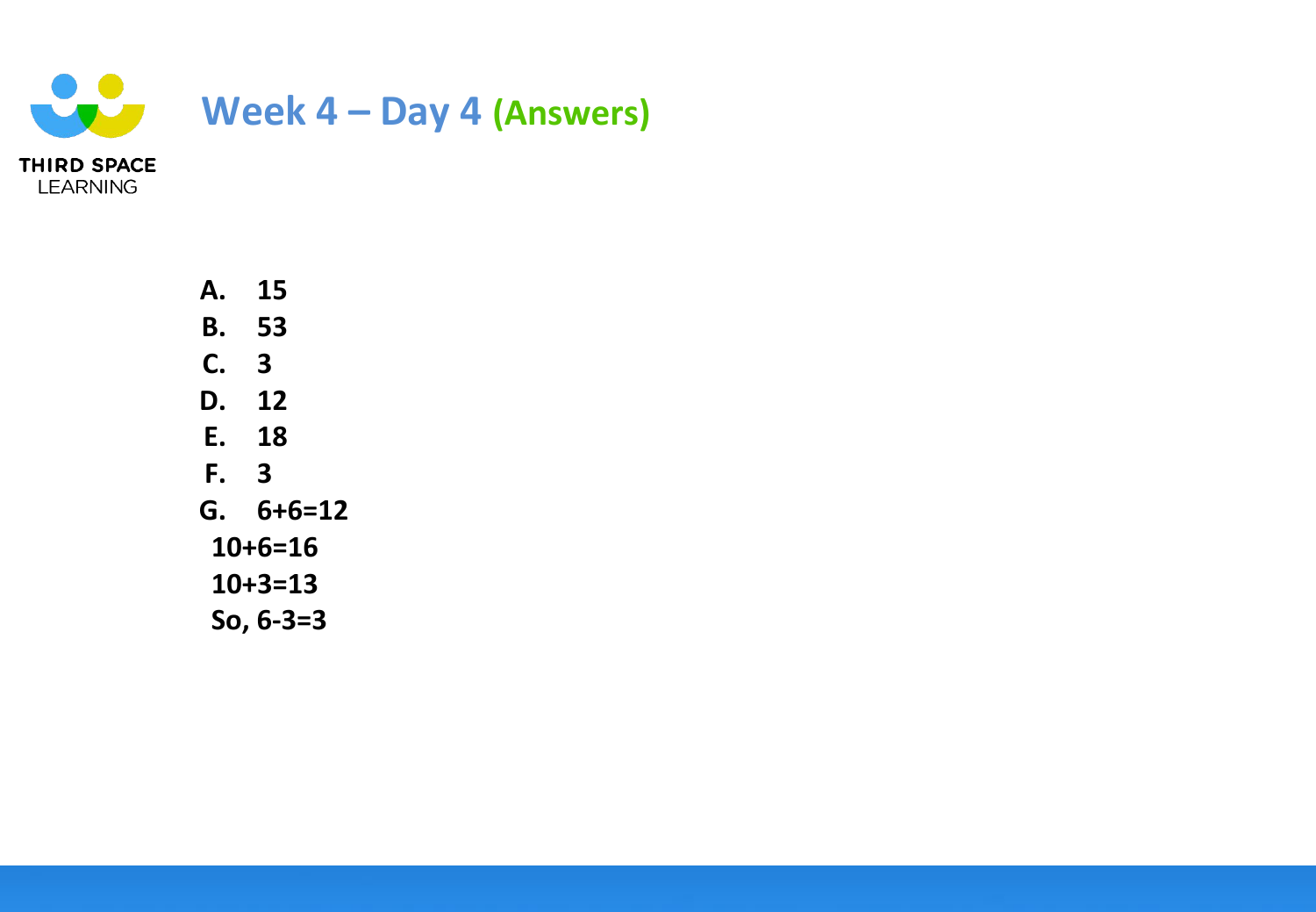

**LEARNING** 

# Week 4 Day 5

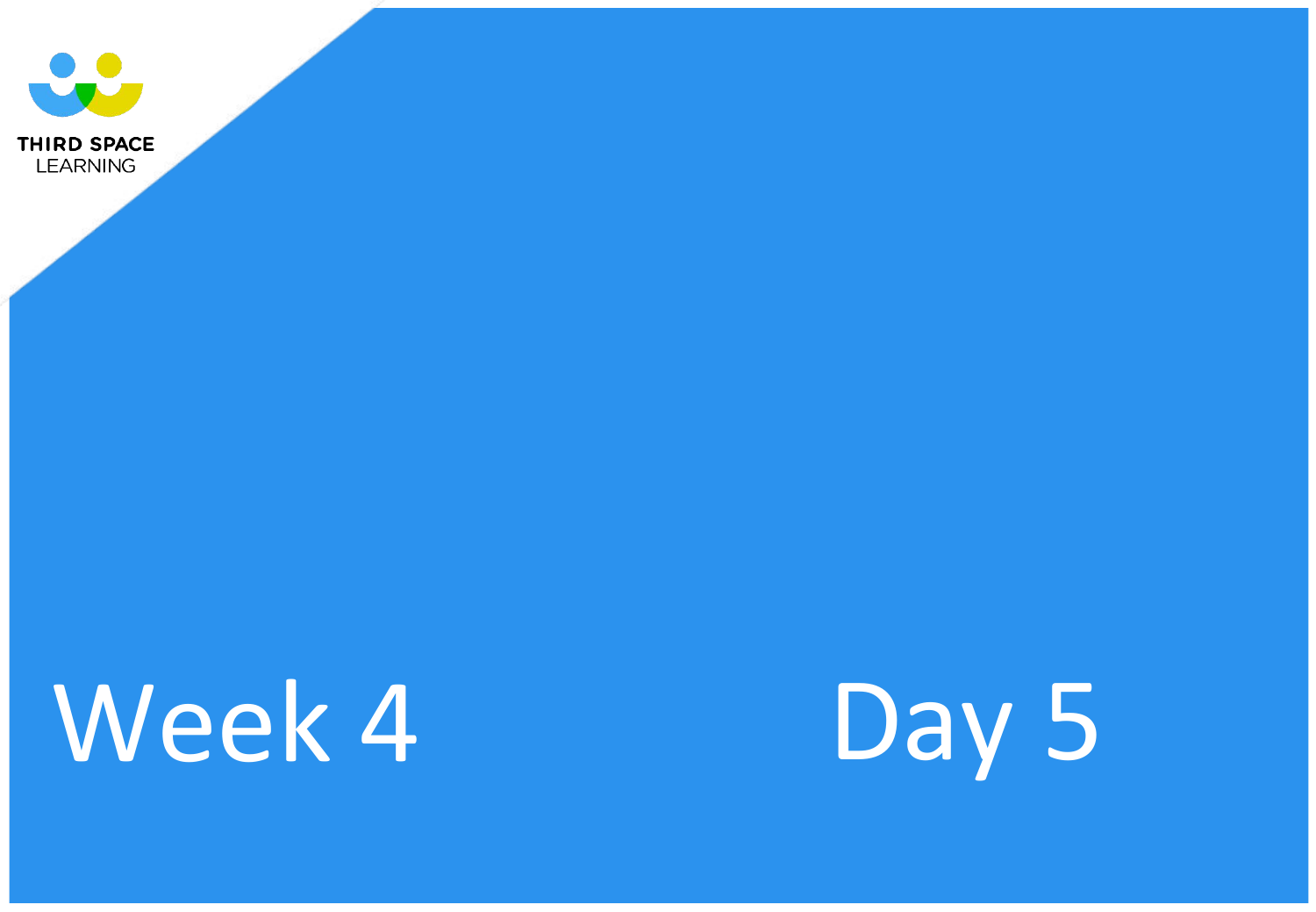

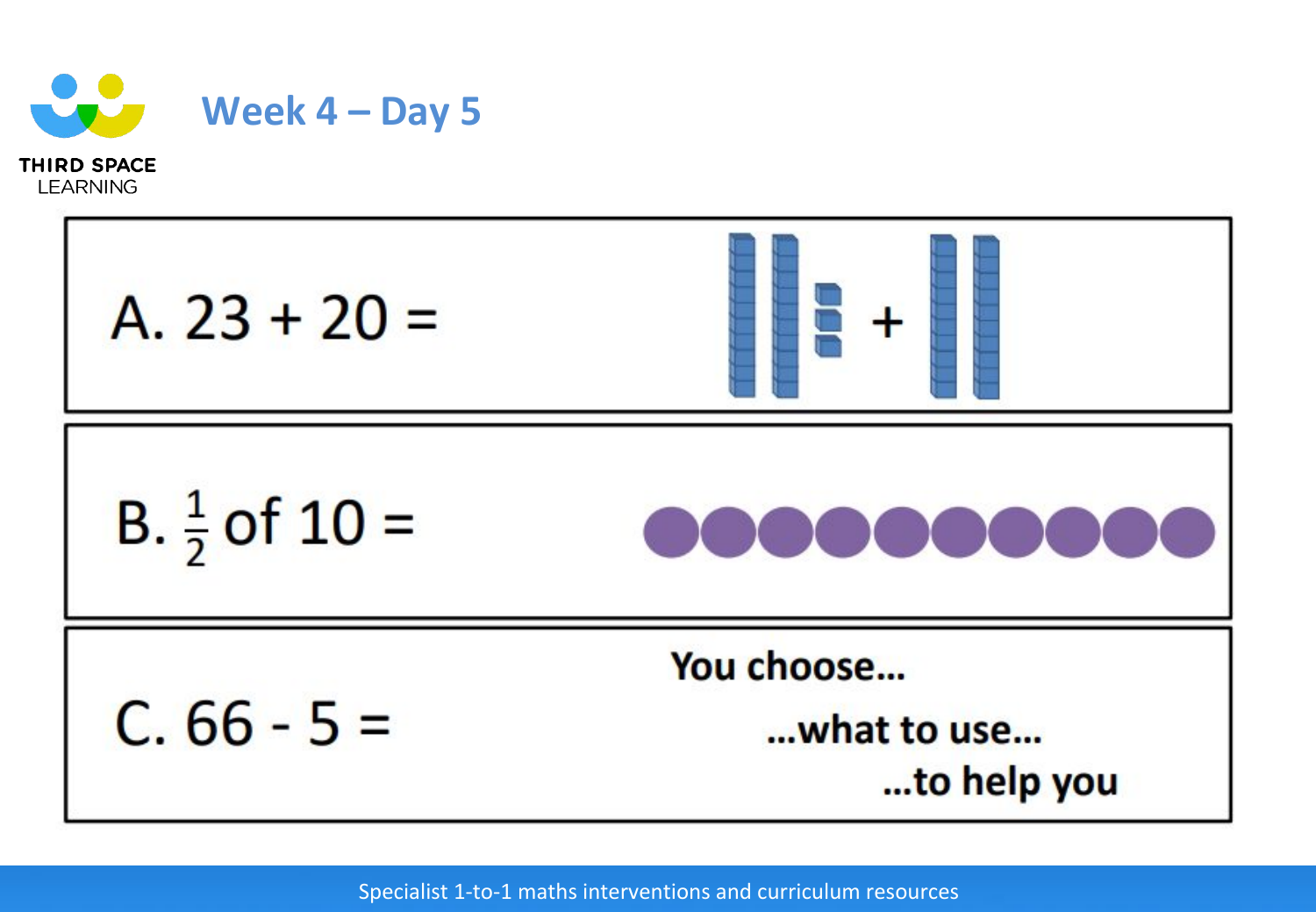

 $D. 3 x 2 =$ 

# E. 3 lots of  $3 =$

# F. Double 11 =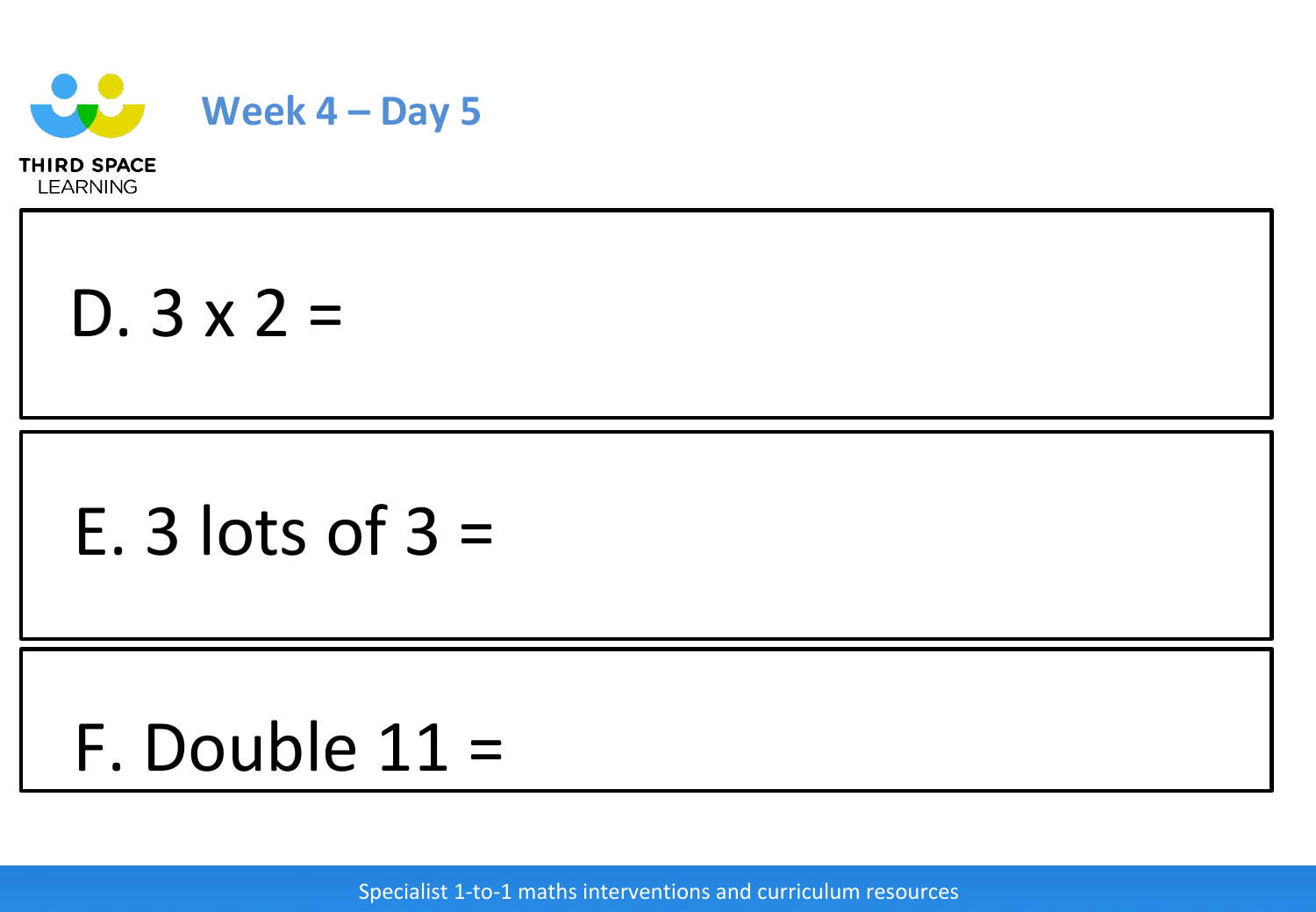

### **G.**

### **Can you find the missing answer?**

You will need to work your way through the question from the top!

Use each answer to help with the next.

Look closely at the images, especially the last number sentence pictures.